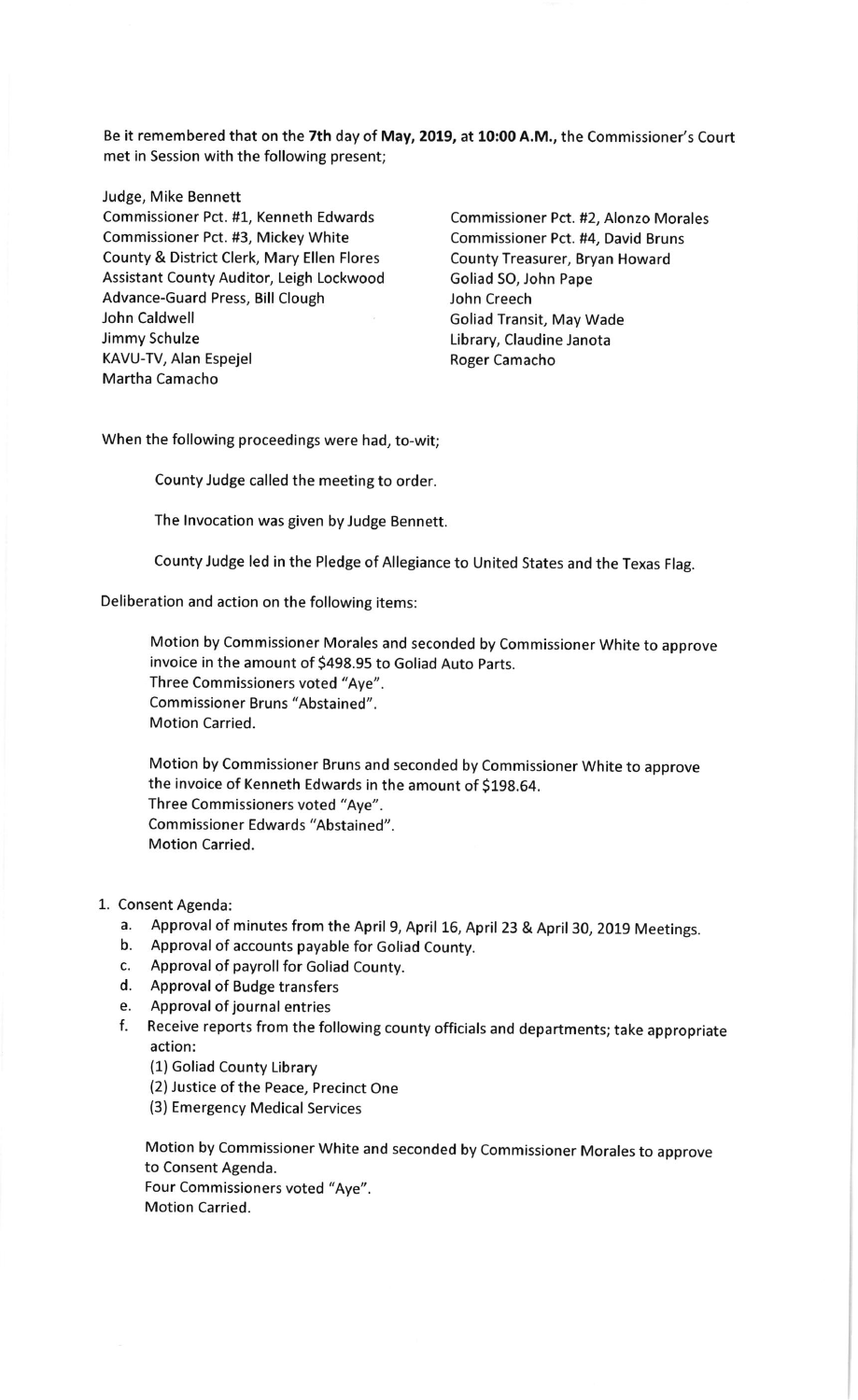- 2. Motion by Commissioner Morales and seconded by Commissioner Bruns to approve the list of shelving and furniture as salvage/surplus from the County Library. Four Commissioners voted "Aye". Motion Carried.
- 3. Motion by Commissioner Bruns and seconded by Commissioner Morales to approve that Judge Bennett sign the Texas Department of Agriculture Texans Feeding Texans: Home-Delivered Meal Grant Program AFFIDAVIT HDM COUNTY GRANT PROGRAM YEAR 20t9,

Four Commissioners voted "Aye". Motion Carried.

- 4. Motion by Commissioner Bruns and seconded by Commissioner White to approve that Judge Bennett signing FY2019 Rural Federal Funding Contract for 536,071 between GCRRPC and Goliad County Rural Transit. Four Commissioners voted "Aye". Motion Carried.
- 5. Motion by Commissioner White and seconded by Commissioner Morales of the contract with Keefe Commissary Network to provide commissary services to Goliad County Jail inmates. Four Commissioners voted "Aye". Motion Carried.
- 6. Motion by Commissioner Morales and seconded by Commissioner White to approve the contract with Encartele to provide inmate phone service, video monitoring, and mental health telemedicine video services. Four Commissioners voted "Aye". Motion Carried.
- 7. Motion by Commissioner White and seconded by Commissioner Edwards to approve allowing Cox Paving to use the south side parking lot of the auditorium for preparation of road material. Four Commissioners voted "Aye". Motion Carried.
- 8. Motion by Commissioner Morales and seconded by Commissioner White to approve the 2019 fuel bid award as the list was submitted from Oil Patch and New Distributing. Four Commissioners voted "Aye". Motion Carried.

Motion by Commissioner Morales and seconded by Commissioner White to approve the 2019 road and bridge award. Four Commissioners voted "Aye". Motion Carried.

## 9. Public Comment

None received

## 10. Public Announcements

Commissioner Bruns - We need to get the part-timers in EMS that \$2.00 raise. Treasurer Howard - We ran the numbers all we need is people. Judge Bennett - I have instructed the EMS Director, Jose Alcarza to be the second man on the seconded truck. This should help with the overtime. Commissioner Edwards - The Fiesta Zaragoza was a nice event. I'm glad we got to participate and looking forward to next year.